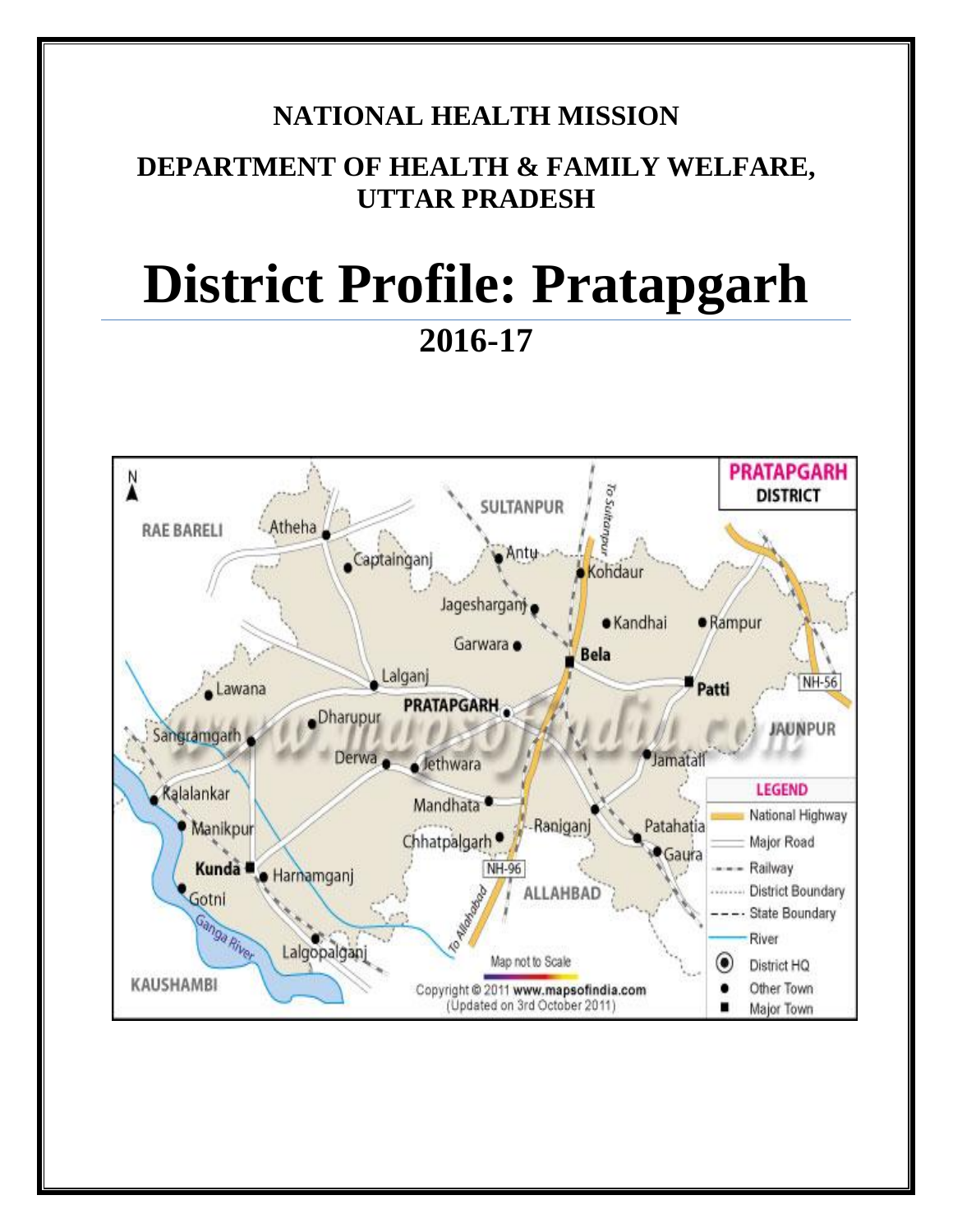# **District Profile:**

|                                                         | Pratapgarh                  | <b>Uttar Pradesh</b> |
|---------------------------------------------------------|-----------------------------|----------------------|
| Rural Population (In lakhs) (Census 2011)               | 30.33                       | 1551.11              |
| Number of Districts (RHS 2014)                          |                             | 75                   |
| Number of Sub District (Tehsil/Taluka etc.) Census 2011 | 5                           | 312                  |
| Number of Villages (RHS 2014)                           | 1105                        | 106704               |
| Number of District Hospitals (RHS 2014)                 | $\mathcal{D}_{\mathcal{L}}$ | 160                  |
| Number of Community Health Centres (RHS 2014)           | 27                          | 773                  |
| Number of Primary Health Centres (RHS 2014)             | 65                          | 3497                 |
| Number of Sub Centres (RHS 2014)                        | 360                         | 20521                |

## **Demographic Profile**

| <b>Indicator</b>                                   | Pratapgarh | <b>Uttar Pradesh</b> |
|----------------------------------------------------|------------|----------------------|
|                                                    |            |                      |
| Total Population (In Crore) (Census 2011)          | 00.32      | 19.96                |
| Decadal Growth (%) (Census 2001)                   |            | 20.09                |
| Crude Birth Rate (SRS 2014)                        | 24.9       | 27.2                 |
| Crude Death Rate (SRS 2014)                        | 1.4        | 7.7                  |
| Natural Growth Rate (SRS 2014)                     | 16.20      | 19.5                 |
| Sex Ratio (Census 2011)                            | 994        | 908                  |
| Child Sex Ratio (Census 2011)                      | 996        | 899                  |
| Schedule Caste population (In Crore) (Census 2001) | 00.08      | 3.51                 |
| Schedule Tribe population (in crore) (Census 2001) | 00.00723   | 0.011                |
| Total Literacy Rate (%) (Census 2011)              | 73.10      | 69.72                |
| Male Literacy Rate (%) (Census 2011)               | 85.29      | 79.24                |
| Female Literacy Rate (%) (Census 2011)             | 60.99      | 59.26                |

## **Status of Health Indicators**

| <b>Indicators</b>               | Pratapgarh |     | <b>Uttar Pradesh</b>   |                          | % Decline<br>(MH) |
|---------------------------------|------------|-----|------------------------|--------------------------|-------------------|
| <b>Infant Mortality Rate</b>    |            | 85  | 71<br>$(SRS-2006)$     | 50<br>$(SRS-2014)$       | 29.57%            |
| <b>Neo-Natal Mortality Rate</b> |            | 66  | 46<br>(SRS 2006)       | 35<br>$(SRS-2014)$       | 23.91%            |
| <b>Maternal Mortality Ratio</b> |            | 366 | 440<br>$(SRS 2004-06)$ | 285<br>(SRS 2011-<br>13) | 35.22%            |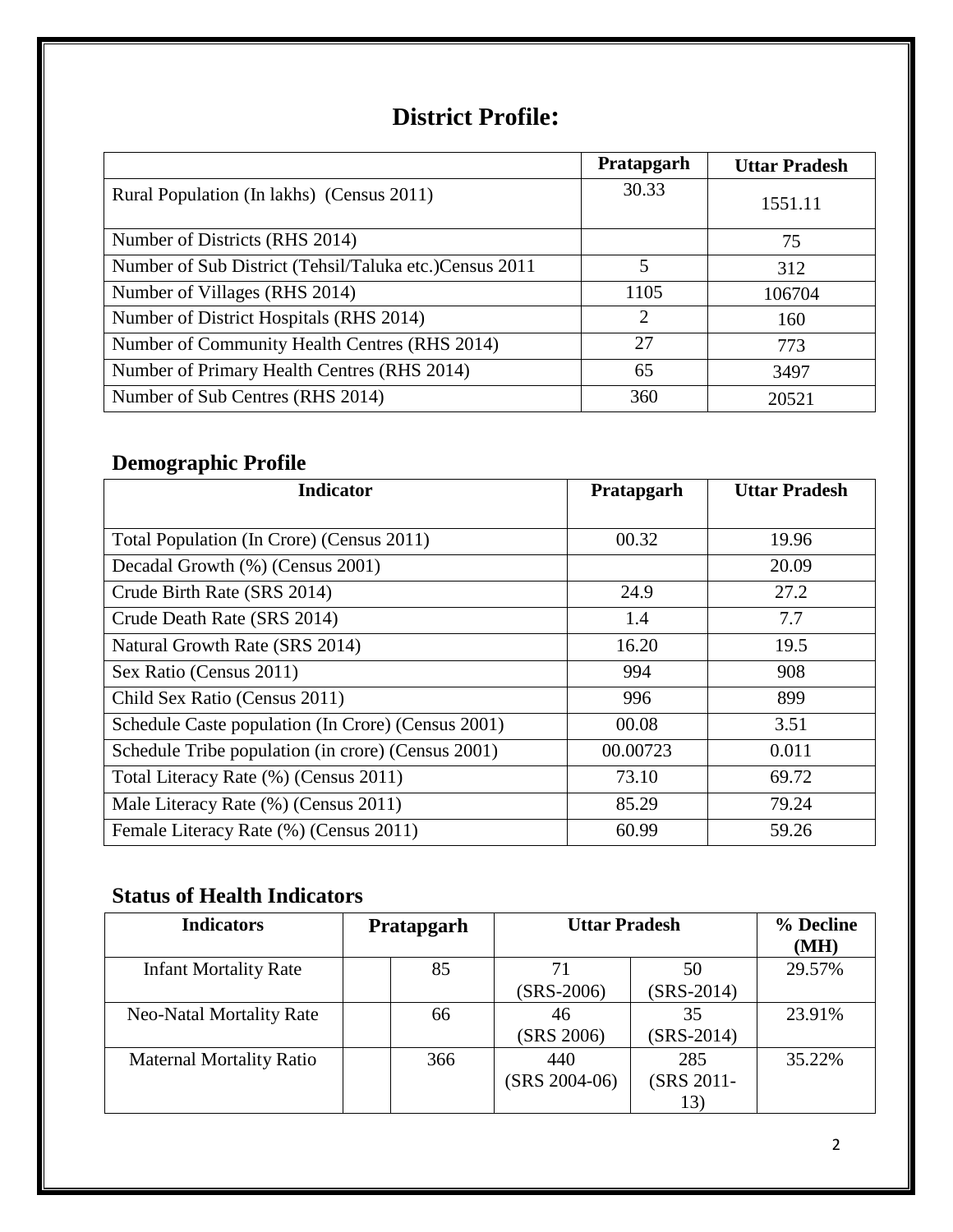| <b>Total Fertility Rate</b>      | 3.4 | 4.2        |            | 26.19%  |
|----------------------------------|-----|------------|------------|---------|
|                                  |     | (SRS-2006) | (SRS 2014) |         |
| <b>Under-five Mortality Rate</b> | 2.8 |            | 64         | 29.67 % |
|                                  |     | (SRS 2008) | (SRS 2013) |         |

# **Progress under Health Systems Strengthening**

| Sl.<br>N <sub>0</sub> | <b>Activity</b>                    | <b>Status</b>                                                                                                                                                                                                                                     |                |  |  |
|-----------------------|------------------------------------|---------------------------------------------------------------------------------------------------------------------------------------------------------------------------------------------------------------------------------------------------|----------------|--|--|
| $\mathbf{1}$          | 24x7 PHCs                          | Out of 65, only 2 PHCs are functioning on 24x7 basis.                                                                                                                                                                                             |                |  |  |
|                       |                                    |                                                                                                                                                                                                                                                   |                |  |  |
| $\overline{2}$        | Functioning as<br><b>FRUs</b>      | Only 4 Facilities (1 DH, SDH and 3 other level CHC and others level)<br>are working as FRUs                                                                                                                                                       |                |  |  |
| 3                     | <b>ASHAs Selected</b>              | 2827 ASHAs have been engaged<br>(2496 have been trained in 1 <sup>st</sup> Module, and 2618 ASHAs are trained<br>upto 5 <sup>th</sup> Module and 2496 ASHAs trained in Round-1 & 2468 ASHAs<br>trained in Round-2 of $6^{th}$ & $7^{th}$ Modules) |                |  |  |
| $\overline{4}$        | Contractual<br>appointments        | Human Resource (HR) has been approved.<br>(Medical Officers (MBBS) - , Specialist , AYUSH Mos/<br>Physicians , SNs , ANMs , LTs ,<br>Pharmacists , others )                                                                                       |                |  |  |
| 5                     | Rogi Kalyan<br>Samiti              | 26. Facilities (2 DH, 15 CHCs) have been registered with RKS.                                                                                                                                                                                     |                |  |  |
| 6                     | <b>VHSNCs</b>                      | Out of 1105 villages, 1105. villages constituted VHSNCs.                                                                                                                                                                                          |                |  |  |
| $\overline{7}$        | <b>DLVMCs</b>                      | Completion of 1 DLVMC has been reported.                                                                                                                                                                                                          |                |  |  |
| 8                     | <b>VHNDs</b>                       | 37725 VHNDs were held during 2015-16.                                                                                                                                                                                                             |                |  |  |
| 9                     | <b>ERS</b>                         | 40 (102-Type) & 26 (108-Type) are operational.                                                                                                                                                                                                    |                |  |  |
| 10                    | <b>MMU</b>                         | An approval of  Mobile Medical Units (MMU) has been given<br>to the District.                                                                                                                                                                     |                |  |  |
| 11                    | Ambulance                          | An approval of  ambulances has been given to the District.                                                                                                                                                                                        |                |  |  |
|                       |                                    | Sick New Born Care unit (SNCU)                                                                                                                                                                                                                    | $\mathbf{1}$   |  |  |
| 13                    | New Born Care<br>Units established | New Born Stabilization Unit (NBSU)                                                                                                                                                                                                                | $\overline{4}$ |  |  |
|                       |                                    | New Born Care Corner (NBCC)                                                                                                                                                                                                                       | 18             |  |  |
|                       |                                    | <b>Nutrition Rehabilitation Center (NRC)</b><br>$\mathbf{1}$                                                                                                                                                                                      |                |  |  |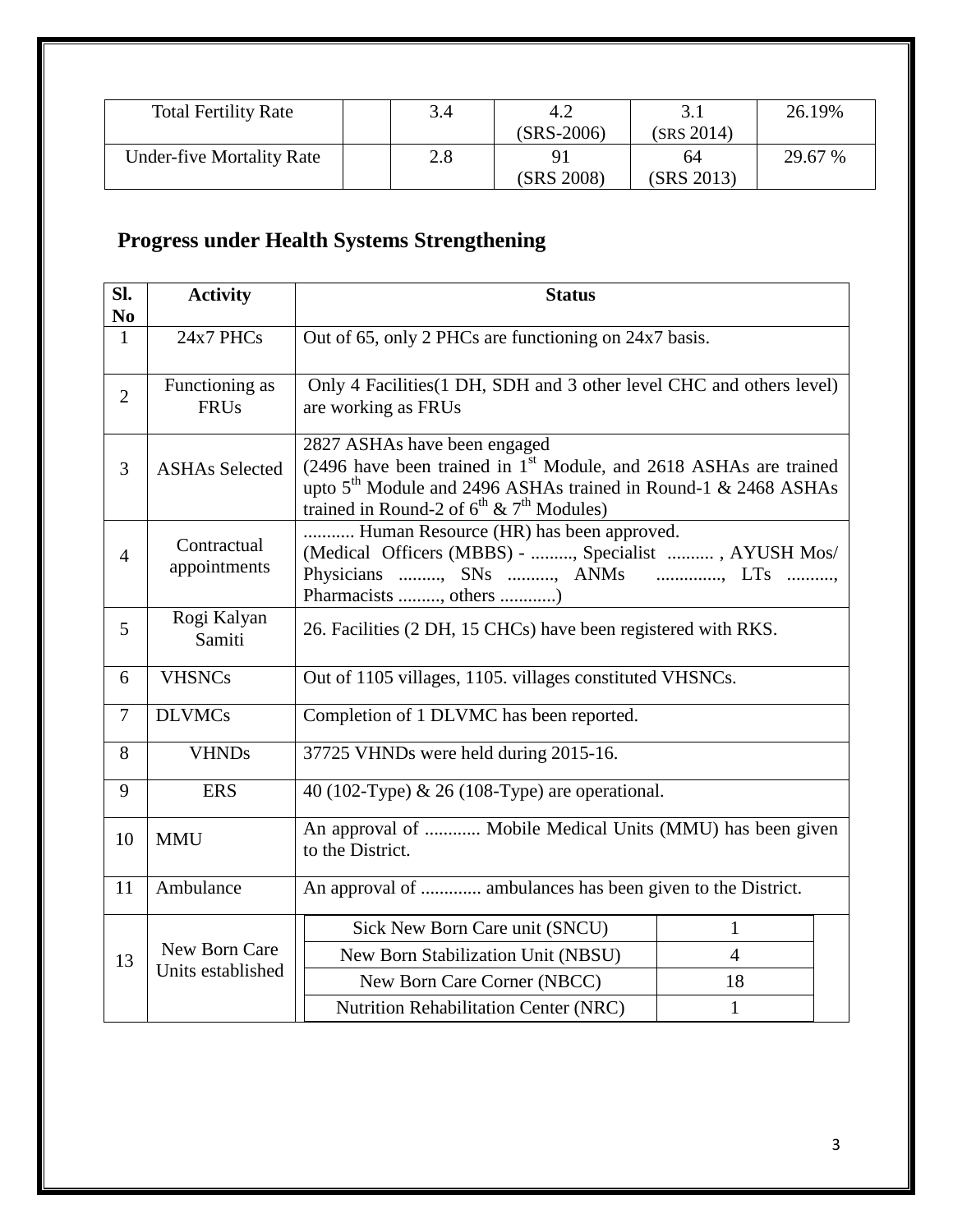| Year    | <b>Institutional Deliveries</b> | <b>JSY</b> beneficiaries |
|---------|---------------------------------|--------------------------|
| 2015-16 | 53932                           | 39483                    |
| 2016-17 | 19769 (Aug.2016)                | 16532 (Aug. 2016)        |

## **Physical Progress of Institutional Deliveries and JSY**

#### **NUHM**

#### **A. Demographic Profile (As per Census 2011):**

|                | Total Population (In lakhs)                                                                  | 32.09   |
|----------------|----------------------------------------------------------------------------------------------|---------|
| $\overline{2}$ | Urban Population (In lakhs)                                                                  | 1.75    |
| 3              | Urban Population as percentage of total population                                           | 5%      |
| $\overline{4}$ | Urban slum population (in lakhs)                                                             | 0.08186 |
| 5              | Slum population as percentage of urban population                                            | 5%      |
| 6              | Number of Metro cities                                                                       |         |
| 7              | Number of Million + cities $(> 10$ lakh population)                                          |         |
| 8              | Number of cities with 1 to 10 lakh population                                                |         |
| 9              | Number of towns with less than 1 lakh but more than 50<br>thousand population                |         |
| 10             | Number of State HQs/District HQs which have population<br>between 50 thousand to 30 thousand |         |
| 11             | Total Eligible cities $(6+7+8+9+10)$                                                         |         |
| 12             | Total cities covered under NUHM till 2015-16                                                 |         |

#### **B. Coverage:**

#### **Status of NUHM in the District Pratapgarh**

## **(Position as on 31st December, 2015)**

| <b>Sl. No.</b> | <b>Activities</b>                     | <b>Approved</b>   | <b>Progress</b> |
|----------------|---------------------------------------|-------------------|-----------------|
|                | <b>Planning &amp; Mapping</b>         |                   |                 |
| 2.             | <b>Human Resource</b>                 | <b>Sanctioned</b> | $In - position$ |
|                | <b>Medical Officers</b>               | 2                 |                 |
|                | <b>Staff Nurses</b>                   |                   |                 |
|                | <b>Auxiliary Nurse Midwife (ANMs)</b> | 6                 | 6               |
|                | Lab Technicians                       |                   |                 |
|                | Pharmacists                           |                   |                 |
|                | <b>ASHA</b>                           | 4                 | 4               |
|                | Mahila Arogya Samiti (MAS)            | 4                 | 4               |
|                | State Program Management Unit         |                   |                 |